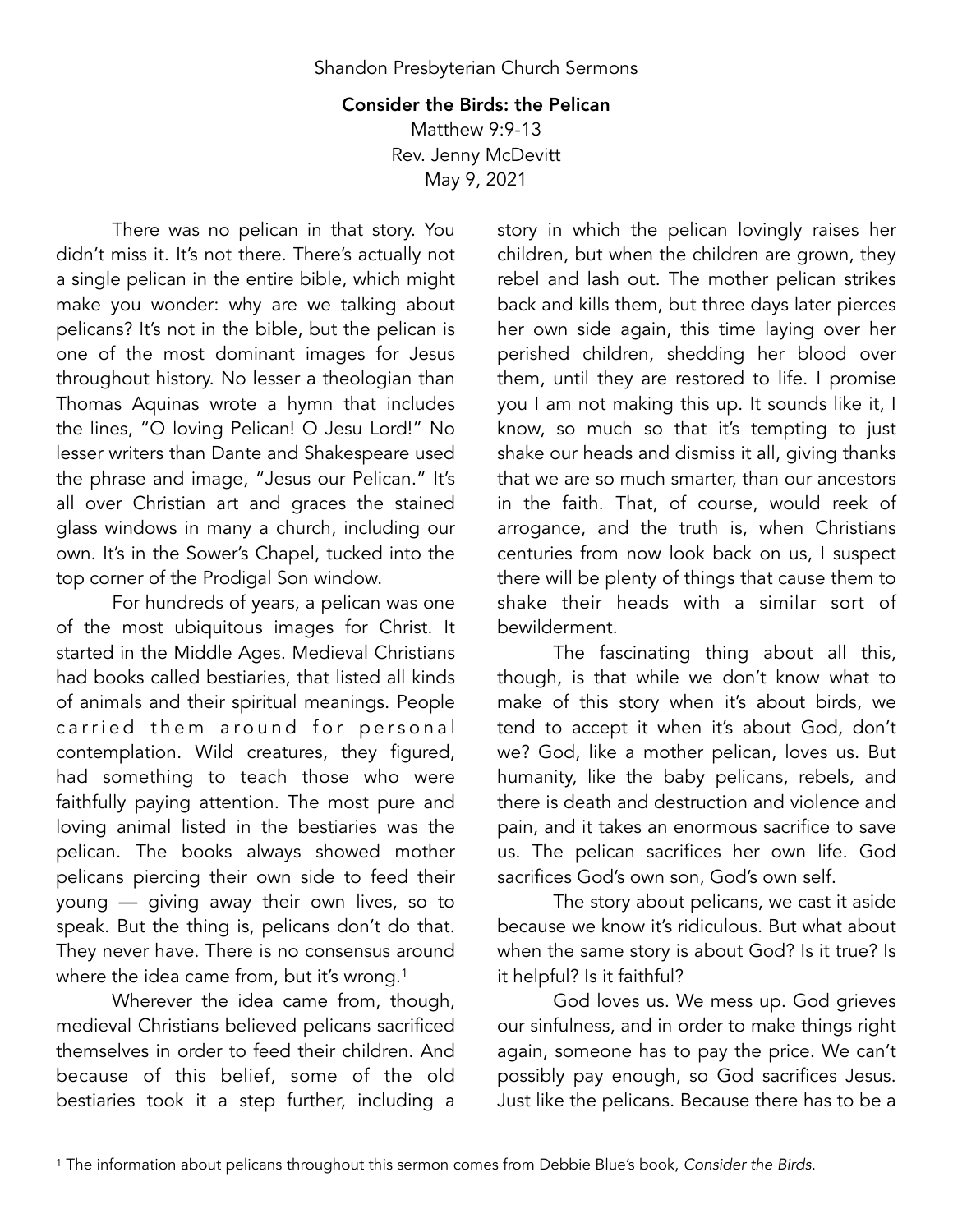serious intervention. The scales have to be rebalanced.

That's the story many Christians live by. Theologians over the years have developed a variety of atonement theories, all of them oriented around the idea that Jesus dies on the cross to save us from our sin. It's not the only story Christians hold onto about how we are reconciled to God and one another, but it is the predominant one, especially in the West. It's certainly the understanding I grew up with, and I'm guess the same is true for many or even most of you, too. The idea that we had become so bad something terribly bad had to happen to Jesus in order for anything good to ever emerge from us or for us again. Especially as a kid, I wondered about this. Am I really that bad? So bad that someone else had to die? How does that help?

To be honest, no one ever had a good answer for me. I'm not sure I would have a satisfactory answer even now. Why does Jesus have to die for my mistakes? Why does the pelican have to sacrifice herself? Why does someone always have to pay? Does that even work?

Hal Taussig, who taught New Testament at Union Seminary in NYC, always maintained that the hardest thing about reading the Bible is actually reading it. We tend to assume we know what it says, so we don't read it to find out what happens next. We already know the arc of the story. So sometimes we look past things that should seem strange.

In today's passage, for example, and it's surrounding verses, Jesus walks around offering forgiveness, healing, and dinner invitations to everyone he sees. But did you notice? No one asks for forgiveness. No one admits to any wrong-doing. And some of them had done some genuinely bad things. Tax collectors collaborated with the empire, and often actively harmed people, amassing their own wealth in the process. But Jesus meets one and his only response is to suggest a dinner party. Bread is broken, wine is poured, and no lectures take place. No accounting or reckoning. Jesus just eats dinner, as if it's just any other normal evening meal.

In the gospel of Matthew, there's only one bible verse that Jesus quotes twice. It's from the book of Hosea, and it's what Jesus says to the Pharisees at the end of today's reading: "I desire mercy, not sacrifice," he says. "I desire mercy, not sacrifice." He says this to the Pharisees. The Pharisees have a bad reputation, but most of them were good citizens who knew that it wasn't entirely okay to be a tax collector, and it wasn't entirely okay to hang out with them and act like everything was fine, as if what they did during the day didn't matter when they came home at night. The Pharisees figured there ought to be some accountability. Someone ought to pay for the wrong they've done. That's what's fair, and that what kept the world working.

The idea of sacrifice was not a new one. In prehistoric times, even, people offered the gods their first crop or their best animal, because they believed the gods required it. Sacrifices were made so the gods would not be angry, and bring about famine or flood, or so the gods would be happy, and make the land to flourish. This helped people feel safe and secure. The world has always been full of challenge and threat. So people negotiated with the gods to make it less scary, to suggest that some semblance of control was possible, to make it seem like life really could be fair, if we just played our cards right. That idea, in some form or another, has kept humanity going for a long time.

It's little surprise, then, that the idea of sacrifice finds itself at the center of so much of our theology. But Jesus says, I desire mercy. Not sacrifice. Atonement theology says God sacrificed Jesus in order to make things right again between God and humanity. But if Jesus is what God looks like walking around, it doesn't seem like anyone needs to die in order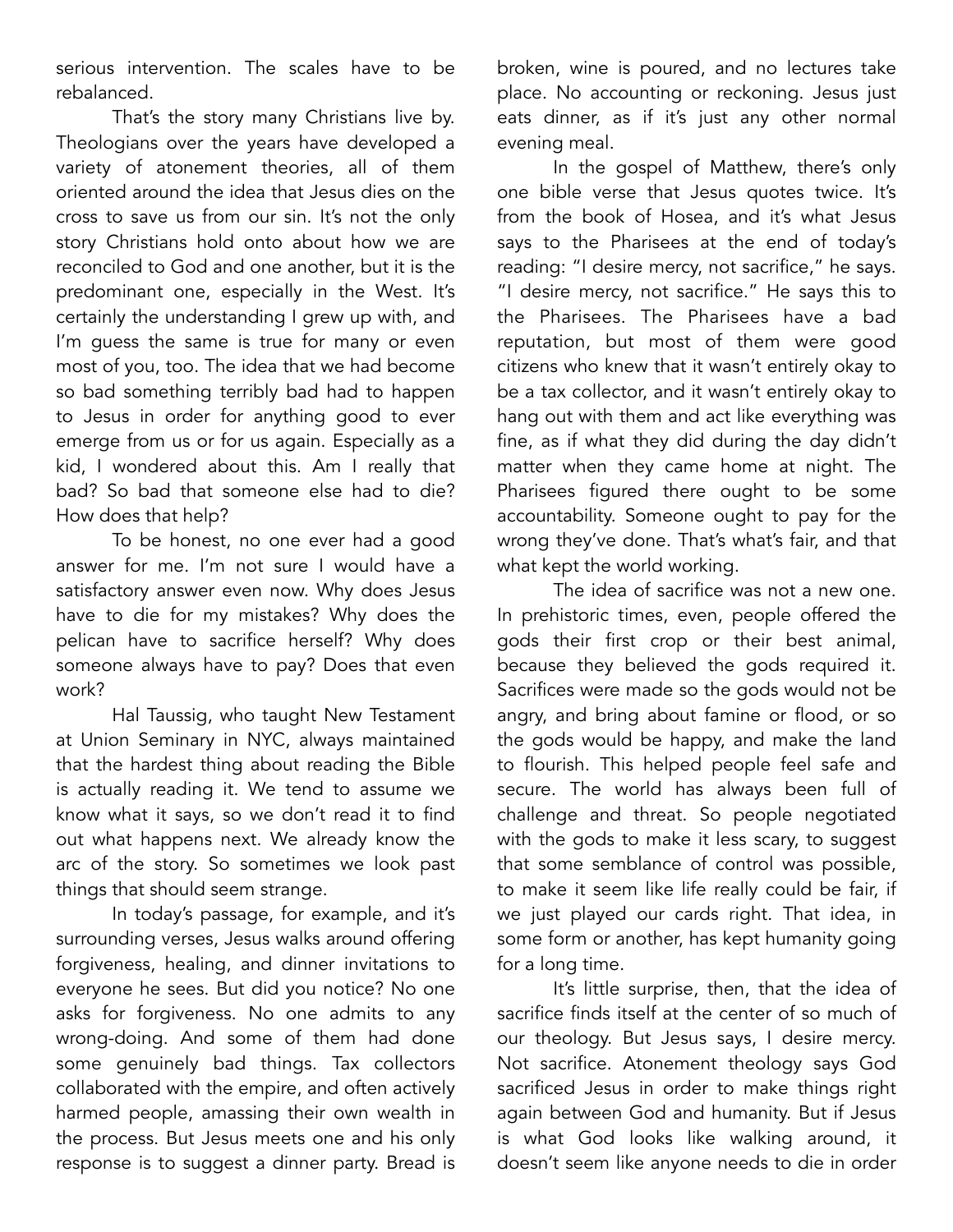for any other life to flourish, in order for anyone to find favor with God. In today's text and all throughout the gospel, when confronted with the worst of us, Jesus, the incarnate son of God, consistently says, "You are forgiven. And while you're at it, scoot over. Make some room, share the bread, and for heaven's sake, pass the wine."

If I am being honest with you, I am more instinctively a Pharisee. I'm an oldest child. Rules and guidelines and boundaries — I'm pretty good with all that. They either tell me exactly what I have to work with, or, when appropriate, they allow me to be very intentional about when and how I step outside the lines. Jesus doesn't seem very concerned with that sort of structure or system. He just wants to make sure everyone has enough to eat.

A friend of mine went away on a retreat When she came back, she wrote to a few people saying, "I turns out that the God that I say I believe in, and the God I actually believe in aren't the same. I profess faith in a God who is infinitely generous, merciful, loving, kind, and gentle. I say I believe in that. But really I just believe in that for other people. When I drop my guard and imagine myself in God's presence, the God I see is rigid, demanding, and strict, holding me to the same sort expectations I hold myself." She said, "It turns out I believe in one God for other people, and another God for myself."

My friend is just the most recent one to say it. You'd be surprised how often I hear this exact thing. Or maybe you wouldn't be surprised at all. "I desire mercy, not sacrifice."

Is it possible that we've gotten it wrong? The pelican, God, the way we believe the world is pretty strict, the idea that someone has to pay the price? Is it possible there are other ways of understanding God, and the world, and how we're reconciled all together again? Maybe the cross wasn't God's demand, but just a terrible consequence of human violence.

What if God didn't require Jesus to die in order to set things right? What if Jesus just came and loved, truly, powerfully, mercifully, refusing to hold anything back? Maybe what happens on the cross isn't cosmic sacrifice, but divide solidarity, God wanting to be with us in absolutely everything we experience, even death. Maybe it isn't judgement and demand that puts Jesus on the cross, but mercy so unending it embraces all that we are, including the worst.

If scripture is any indication, and we trust it is in fact deeply reliable, Jesus seems to think that if you drink deep enough from the well of mercy, what you find is living water and eternal life. I believe this: it's not so much God's sacrifice that saves us so much as it is God's mercy. And I woke up thinking of something this morning I haven't been able to shake (so once again you get a little extra that didn't make it online). I woke up wondering how different things might be if over decades and centuries the theology of one of the world's most powerful religions didn't center around the necessary sacrifice of a man with brown skin.

To be clear — I am not questioning the saving power of Jesus' death. I am wondering, though, in my own life, if we might benefit from questioning the way we've traditionally framed it. Because do you know how pelicans actually feed their young? They soar over waves, in beautiful, stunning lines. They are gorgeous when they fly. They dip down into the water, and when they come up, they have fish gathered in their enormous beaks. Pelicans have the largest beak of any bird, with a neck pouch that holds a tremendous amount. The pelicans go back to their nests, and the baby pelicans stick their whole heads in the parents' necks. It sounds as strange as the earlier story, I know, but this one has the luxury of being true,and the parents don't seem to mind. It's not a sacrifice for them to feed their babies this way. It doesn't hurt them at all. It's the way they